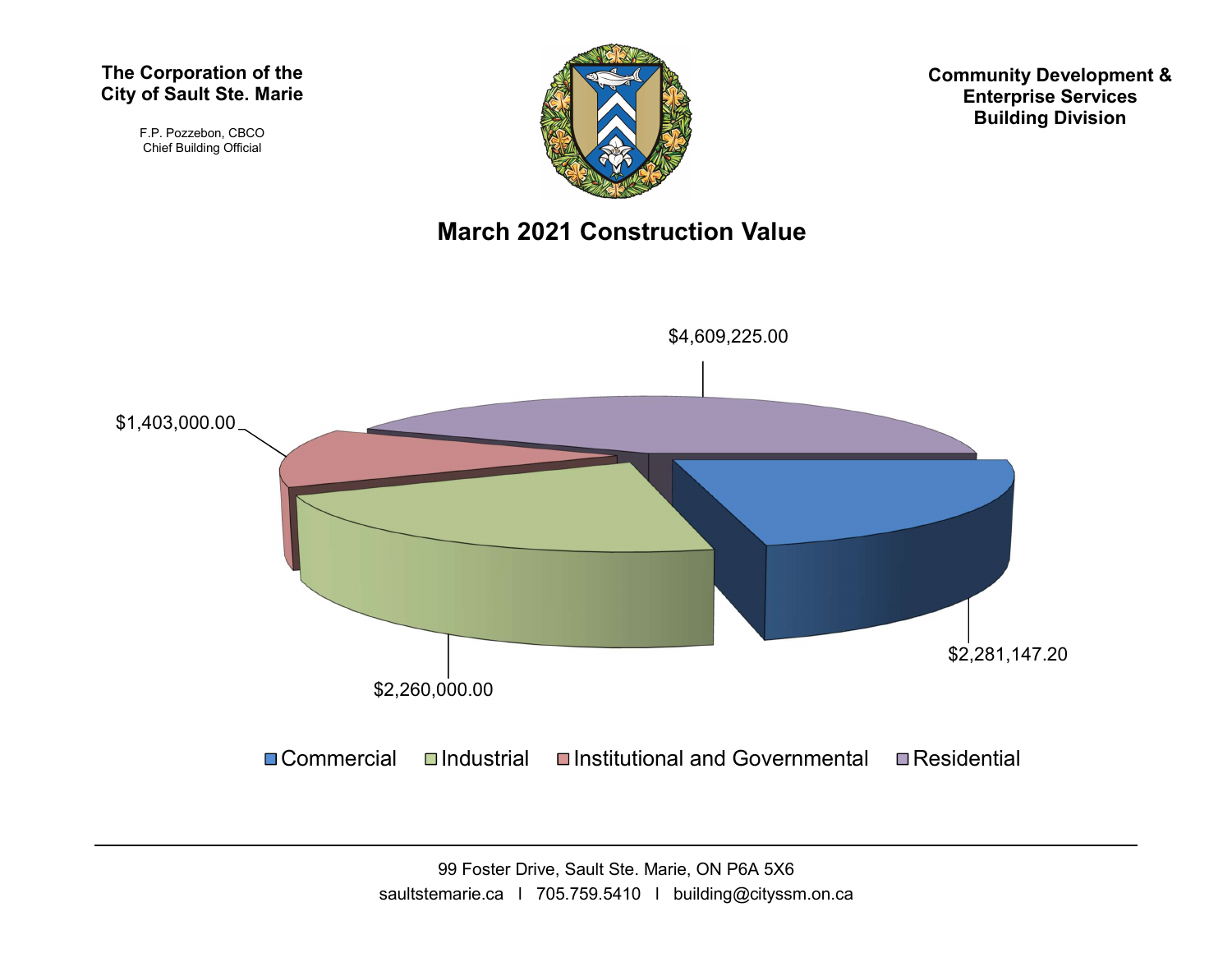

**Public Works and Engineering Services Building Division**

**Tel: (705) 759-5410 Fax: (705) 541-7165**

## **BUILDING PERMITS SUMMARY 2021/03/01 to 2021/03/31**

|                                       |                                  | <b>New Construction</b>  |                      |                                         | <b>Alterations and Additions</b> |                      | <b>Total</b>                     |                          |                      |
|---------------------------------------|----------------------------------|--------------------------|----------------------|-----------------------------------------|----------------------------------|----------------------|----------------------------------|--------------------------|----------------------|
| <b>Building Type</b>                  | <b>Num</b><br>of<br><b>Units</b> | Num of<br><b>Permits</b> | <b>Value of Work</b> | <b>Num</b><br><b>of</b><br><b>Units</b> | Num of<br><b>Permits</b>         | <b>Value of Work</b> | <b>Num</b><br>of<br><b>Units</b> | Num of<br><b>Permits</b> | <b>Value of Work</b> |
| <b>Commercial</b>                     |                                  |                          |                      |                                         |                                  |                      |                                  |                          |                      |
| Hotel, hotel/motel,<br>motor hotel    | $\mathbf 0$                      | $\pmb{0}$                | \$0.00               | 0                                       | $\mathbf{1}$                     | \$4,645.00           | $\pmb{0}$                        | $\mathbf{1}$             | \$4,645.00           |
| Office building                       | $\mathbf 0$                      | $\mathbf 0$              | \$0.00               | 0                                       | 3                                | \$470,000.00         | $\mathbf 0$                      | 3                        | \$470,000.00         |
| Office complex                        | 0                                | $\mathbf 0$              | \$0.00               | 0                                       | $\overline{2}$                   | \$61,651.20          | $\pmb{0}$                        | $\overline{2}$           | \$61,651.20          |
| Restaurant                            | 0                                | $\mathbf 0$              | \$0.00               | 0                                       | 4                                | \$675,000.00         | $\mathbf 0$                      | $\overline{\mathbf{4}}$  | \$675,000.00         |
| Retail and wholesale<br>outlets       | 0                                | $\pmb{0}$                | \$0.00               | 0                                       | 8                                | \$1,004,329.20       | $\pmb{0}$                        | 8                        | \$1,004,329.20       |
| Retail complex                        | 0                                | $\pmb{0}$                | \$0.00               | 0                                       | 1                                | \$40,521.80          | $\pmb{0}$                        | 1                        | \$40,521.80          |
| Special building use                  | $\mathbf 0$                      | $\mathbf 0$              | \$0.00               | 0                                       | $\mathbf 1$                      | \$25,000.00          | $\pmb{0}$                        | $\mathbf{1}$             | \$25,000.00          |
| <b>Total:</b>                         | $\mathbf 0$                      | $\mathbf 0$              | \$0.00               | $\mathbf 0$                             | 20                               | \$2,281,147.20       | $\mathbf 0$                      | 20                       | \$2,281,147.20       |
| <b>Industrial</b>                     |                                  |                          |                      |                                         |                                  |                      |                                  |                          |                      |
| Utility building                      | 0                                | $\mathbf 1$              | \$2,260,000.00       | 0                                       | 0                                | \$0.00               | $\pmb{0}$                        | 1                        | \$2,260,000.00       |
| Total:                                | $\mathbf 0$                      | 1                        | \$2,260,000.00       | $\pmb{0}$                               | $\mathbf 0$                      | \$0.00               | $\pmb{0}$                        | $\mathbf 1$              | \$2,260,000.00       |
| <b>Institutional and Governmental</b> |                                  |                          |                      |                                         |                                  |                      |                                  |                          |                      |
| Clinic, health unit                   | 0                                | 0                        | \$0.00               | 0                                       | $\mathbf 1$                      | \$7,500.00           | $\pmb{0}$                        | 1                        | \$7,500.00           |
| Elementary school,<br>kindergarten    | $\mathbf 0$                      | $\mathbf 0$              | \$0.00               | $\overline{0}$                          | $\mathbf 1$                      | \$1,300,000.00       | $\pmb{0}$                        | $\mathbf{1}$             | \$1,300,000.00       |
| Hospital                              | 0                                | $\mathbf 0$              | \$0.00               | 0                                       | $\mathbf 1$                      | \$50,000.00          | $\pmb{0}$                        | 1                        | \$50,000.00          |
| Religious building                    | $\mathbf 0$                      | $\pmb{0}$                | \$0.00               | 0                                       | $\overline{\mathbf{c}}$          | \$45,500.00          | 0                                | $\overline{2}$           | \$45,500.00          |
| Total:                                | $\mathbf 0$                      | $\mathbf 0$              | \$0.00               | $\mathbf 0$                             | 5                                | \$1,403,000.00       | $\mathbf 0$                      | 5                        | \$1,403,000.00       |
| <b>Residential</b>                    |                                  |                          |                      |                                         |                                  |                      |                                  |                          |                      |
| Apartment                             | $\mathbf 0$                      | $\pmb{0}$                | \$0.00               | $\pmb{0}$                               | $\mathbf 1$                      | \$15,000.00          | $\pmb{0}$                        | 1                        | \$15,000.00          |
| Row House                             | 0                                | $\pmb{0}$                | \$0.00               | $-3$                                    | $\mathbf 1$                      | \$150,000.00         | -3                               | 1                        | \$150,000.00         |
| Semi-Detached or                      | 4                                | $\overline{2}$           | \$720,000.00         | $\mathbf 0$                             | $\mathbf 1$                      | \$8,000.00           | $\overline{4}$                   | 3                        | \$728,000.00         |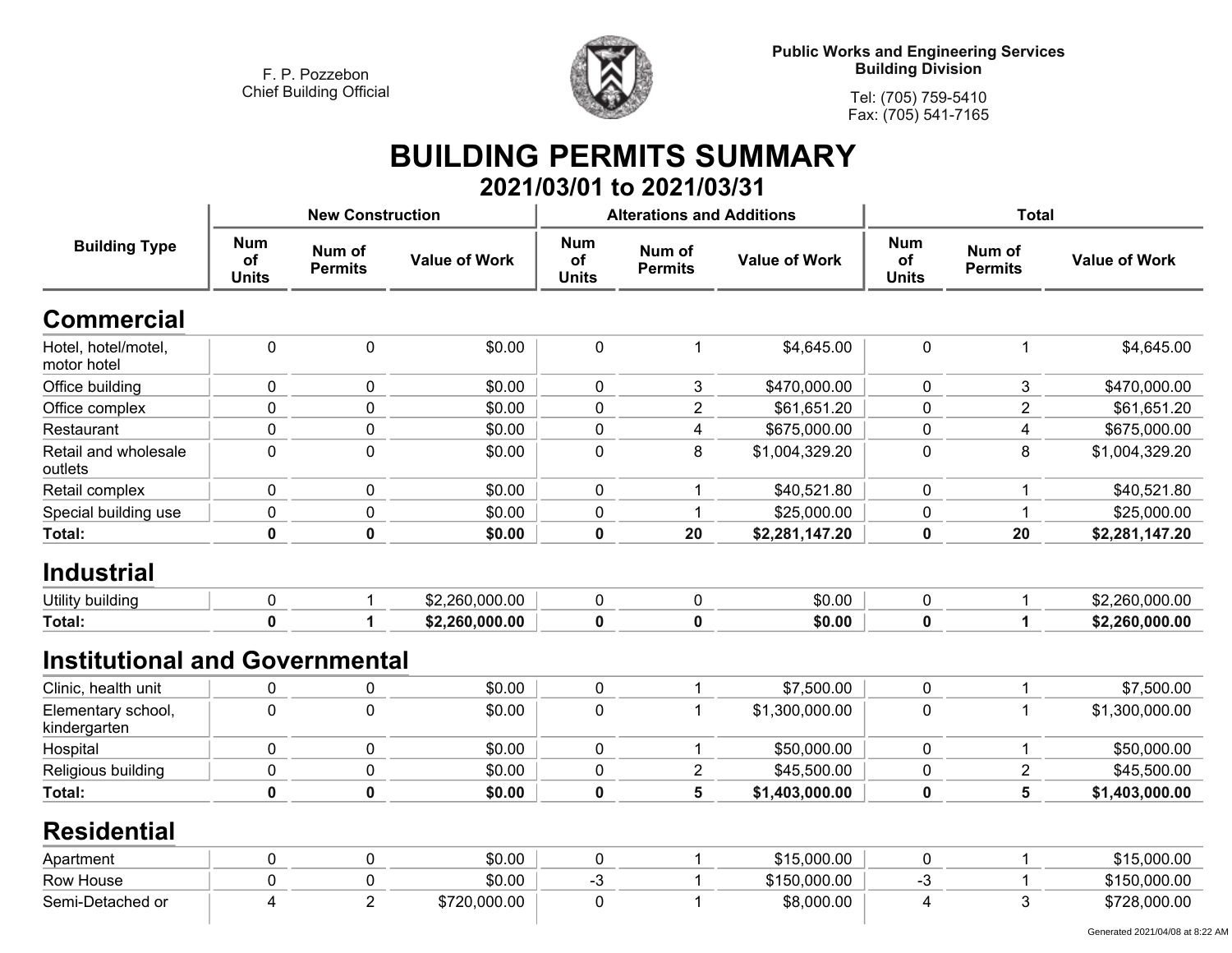| Double (side by side),<br>single-att |    |                |    |    |                |    |                 |
|--------------------------------------|----|----------------|----|----|----------------|----|-----------------|
| Single House                         |    | \$2,925,000.00 |    | 59 | \$791,225.00   | 66 | \$3,716,225.00  |
| Total:                               |    | \$3,645,000.00 |    | 62 | \$964,225.00   |    | \$4,609,225.00  |
| <b>Grand Total:</b>                  | 10 | \$5,905,000.00 | -3 | 87 | \$4,648,372.20 | 97 | \$10,553,372.20 |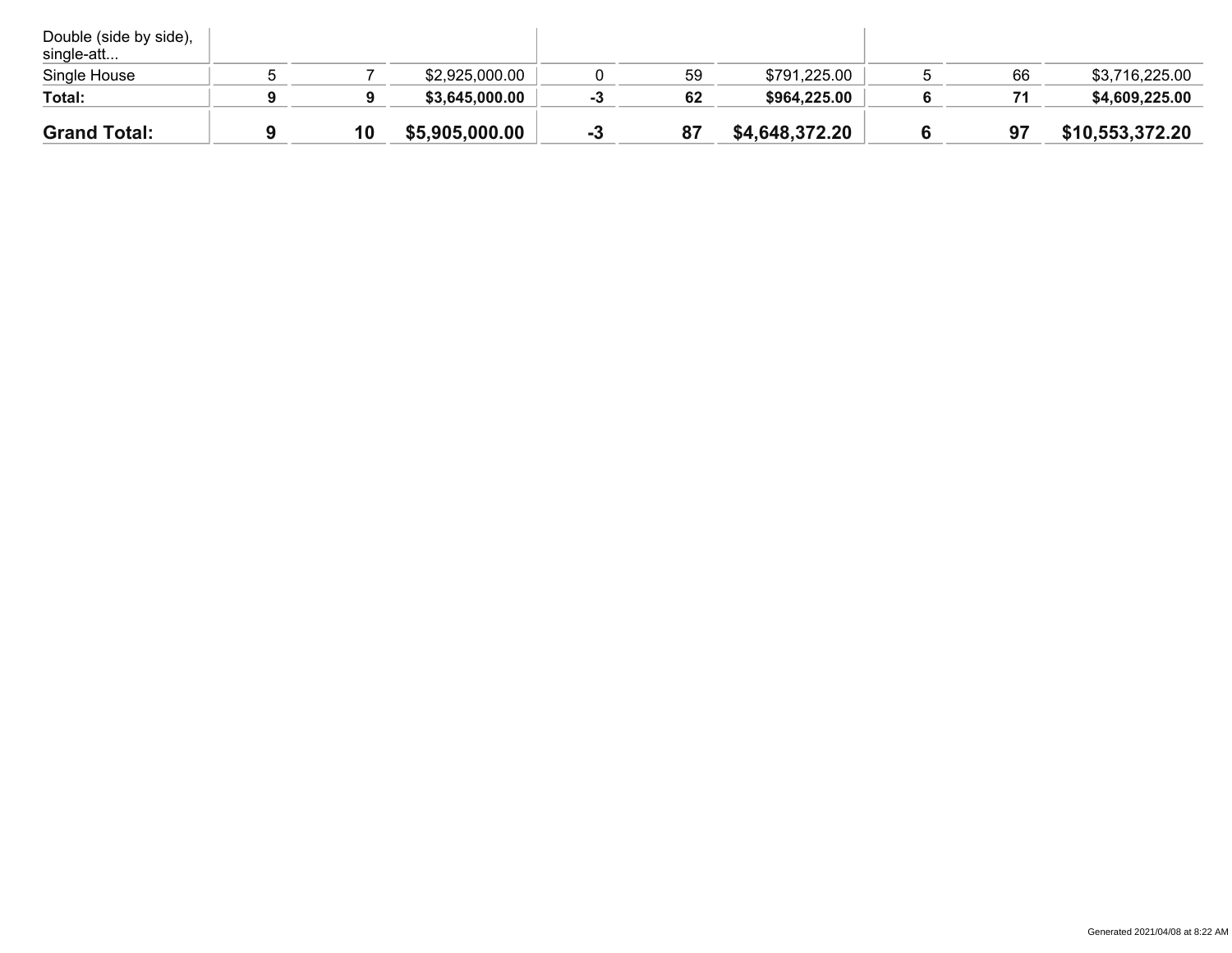

**Public Works and Engineering Services Building Division**

**Tel: (705) 759-5410Fax: (705) 541-7165**

## **DEMOLITION PERMITS SUMMARY 2021/03/01 to 2021/03/31**

| <b>Building</b><br><b>Type</b>        |                        | <b>New Construction</b>  |                         |                        | <b>Alterations and Additions</b> |                      | <b>Total</b>           |                          |                      |
|---------------------------------------|------------------------|--------------------------|-------------------------|------------------------|----------------------------------|----------------------|------------------------|--------------------------|----------------------|
|                                       | Num of<br><b>Units</b> | Num of<br><b>Permits</b> | Value of<br><b>Work</b> | Num of<br><b>Units</b> | Num of<br><b>Permits</b>         | <b>Value of Work</b> | Num of<br><b>Units</b> | Num of<br><b>Permits</b> | <b>Value of Work</b> |
| <b>Institutional and Governmental</b> |                        |                          |                         |                        |                                  |                      |                        |                          |                      |
| Religious<br>building                 | 0                      | 0                        | \$0.00                  | 0                      |                                  | \$59,000.00          | 0                      |                          | \$59,000.00          |
| Total:                                | 0                      | 0                        | \$0.00                  | $\mathbf 0$            |                                  | \$59,000.00          | 0                      |                          | \$59,000.00          |
| <b>Residential</b>                    |                        |                          |                         |                        |                                  |                      |                        |                          |                      |
| Single House                          | $\mathbf{0}$           | $\mathbf{0}$             | \$0.00                  | $\mathbf{0}$           | 5                                | \$2,300.00           | $\mathbf{0}$           | 5                        | \$2,300.00           |
| Total:                                | ŋ                      | 0                        | \$0.00                  | 0                      | 5                                | \$2,300.00           | 0                      | 5                        | \$2,300.00           |
| <b>Grand Total:</b>                   | 0                      | 0                        | \$0.00                  | $\bf{0}$               | 6                                | \$61,300.00          | 0                      | 6                        | \$61,300.00          |